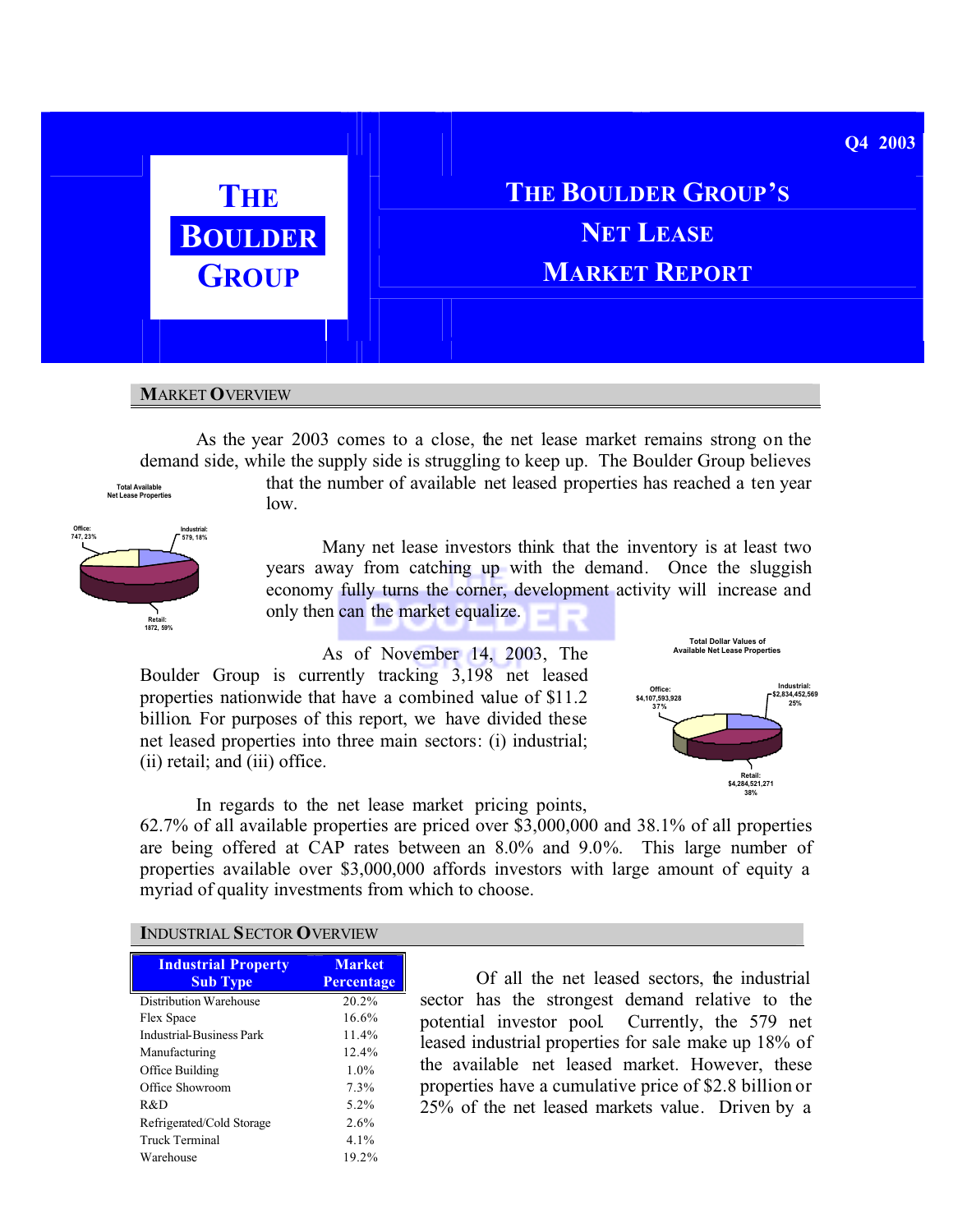lack of new development, the industrial sector is has an average CAP rate of 40 basis point lower than its office and retail counterparts. As the market is not dominated by any



single property type, investors are able invest broadly throughout the sector.

While CAP rates generally remain lower across the board for industrial properties, those who invest in industrial properties are finding that over 45% of all available properties cost less than \$2,000,000. Nevertheless, investors with greater than \$500,000 of equity to invest or trade should not be discouraged from the industrial sector due to the lack of high cost/high CAP rates industrial

properties, as 28% of the available industrial properties cost over \$4,000,000.

Despite having the highest median purchase price of \$2,500,000, industrial properties costing \$4,000,000 or greater only comprise of 8% of the entire net lease market. Over 35% of properties offered are between an 8.0% and 8.9% CAP rate and a majority of those properties cost less than \$2,000,000. Additionally, more properties are available above a 9.0% CAP than below 8.0% CAP. GROUP

| <b>Industrial Sector</b>  |                |         |  |
|---------------------------|----------------|---------|--|
| <b>Price Range</b>        | <b>AVR CAP</b> | NNN%    |  |
| $$0 - $999,999$           | 9.46%          | 24.9%   |  |
| \$1,000,000 - \$1,999,999 | 8.92%          | 18.1%   |  |
| \$2,000,000 - \$2,999,999 | 8.42%          | 9.8%    |  |
| \$3,000,000 - \$3,999,999 | 9.11%          | 10.9%   |  |
| \$4,000,000 - \$4,999,999 | 6.65%          | 8.3%    |  |
| \$5,000,000 - \$5,999,999 | 8.47%          | $3.6\%$ |  |
| \$6,000,000 - \$6,999,999 | 8.68%          | 5.2%    |  |
| \$7,000,000 - \$7,999,999 | 8.86%          | $3.1\%$ |  |
| \$8,000,000 - \$8,999,999 | 8.38%          | $1.0\%$ |  |
| \$9,000,000 - \$9,999,999 | $9.40\%$       | 1.6%    |  |
| $$10,000,000 +$           | 8.22%          | 13.5%   |  |

While less than 20% of all available

industrial properties are in the \$4,000,000 to \$10,000,000 range, over 13% of industrial properties cost over \$10,000,000 and are, on average offered at an 8.22% CAP rate.

The industrial properties with the least value for purchasers are those priced in the \$4,000,000 range. Properties priced between \$4,000,000 and \$5,000,000 have an average CAP rate of 6.65%, which represents the lowest of any price range in the net lease market.

# **R**ETAIL **S**ECTOR**O**VERVIEW

| <b>Retail Property</b><br><b>Sub Type</b> | <b>Market</b><br><b>Percentage</b> |
|-------------------------------------------|------------------------------------|
| Day Care Facility / Nursery               | 5.0%                               |
| Free Standing Building                    | 51.1%                              |
| Neighborhood Center                       | 1.8%                               |
| Office Building                           | $0.2\%$                            |
| Post Office                               | $0.8\%$                            |
| Restaurant                                | 26.4%                              |
| Retail                                    | $0.8\%$                            |
| Service / Gas Station                     | $7.7\%$                            |
| Street Retail                             | 5.1%                               |
| Strip Center                              | $1.1\%$                            |

With the number of available industrial properties being so limited, now is the ideal to consider disposing of industrial net leased properties.

The retail sector continues to dominate the net lease market carrying 1872 properties which comprise 59% of the net lease market. However, the combined value of these properties is only \$4.2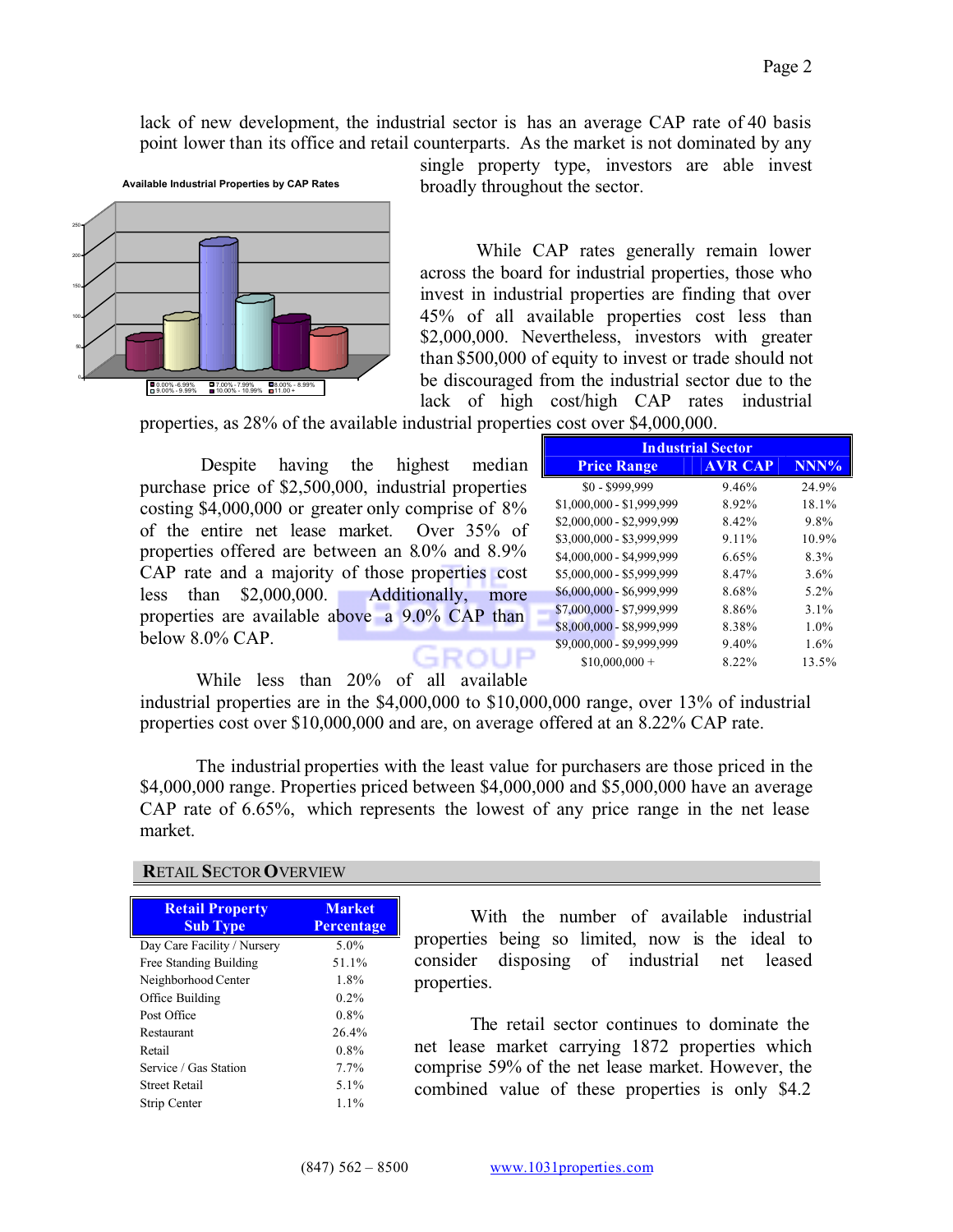billion or 38% of the total value of the net lease market. This is due to retail properties

having the lowest median selling price, \$1,466,667, in the net leased market. Based on this low median price, the average investor is only required to provide approximately \$300,000 of equity to purchase a retail net leased property.

Based on the current demand in the retail sector, there are significantly fewer high yield properties available relative to the industrial sector. Comparatively, in the retail sector properties over \$6,000,000 have an average CAP rate of 7.52%, which is far lower than similarly priced properties in the industrial



sector which have an average CAP rate of 8.70%. Therefore, investors seeking to purchase properties over \$6,000,000 have higher yielding alternatives available to them in the industrial or office sector, in which similar properties have an average CAP rate of  $8.55\%$ .

| <b>Retail Sector</b>      |                |         |   |
|---------------------------|----------------|---------|---|
| <b>Price Range</b>        | <b>AVR CAP</b> | $NNN$ % | r |
| \$0 - \$999,999           | 12.62%         | 31.6%   | r |
| \$1,000,000 - \$1,999,999 | 8.00%          | 32.1%   |   |
| \$2,000,000 - \$2,999,999 | 7.89%          | 10.4%   |   |
| \$3,000,000 - \$3,999,999 | 8.05%          | $9.5\%$ |   |
| \$4,000,000 - \$4,999,999 | 7.51%          | $6.3\%$ |   |
| \$5,000,000 - \$5,999,999 | 7.31%          | 4.7%    |   |
| \$6,000,000 - \$6,999,999 | 7.89%          | 1.0%    |   |
| \$7,000,000 - \$7,999,999 | 7.30%          | 1.6%    |   |
| \$8,000,000 - \$8,999,999 | 7.77%          | 1.0%    |   |
| \$9,000,000 - \$9,999,999 | 6.81%          | 0.3%    |   |
| $$10,000,000 +$           | 7.81%          | 1.6%    |   |

Throughout the retail sector, as price and CAP rates go up, price goes down. As such, the highest CAP rate investments available in the retail sector are the ower cost higher yield properties. However, many of these properties face challenges such as short term leases. GROUP

While roughly 75% of the available retail properties available cost less than \$3,000,000, only 1.6% of the retail properties for sale cost over \$10,000,000 and represents less than 1% of the entire net lease market. This market share is significantly less

than that for the industrial and office sectors which represent 2.4% and 3.4% respectively.

## **O**FFICE **S**ECTOR**O**VERVIEW

The office sector has 747 available office properties representing 23% of the net lease market and are valued at \$4.1 billion or 37% of the market. Accordingly, office properties are selling for more which is represented by a median sales price of \$2,450,000. Investors will find that over 60% of the office properties available are traditional office buildings, as these properties typically dominate the market.

| <b>Office Property</b>     | <b>Market</b> |  |
|----------------------------|---------------|--|
| <b>Sub Type</b>            | Percentage    |  |
| Flex Space                 | 0.8%          |  |
| Institutional/Governmental | $3.2\%$       |  |
| Medical Office             | $14.1\%$      |  |
| Office Building            | 62.7%         |  |
| Office - Business Park     | 6.8%          |  |
| Office - R&D               | 4.8%          |  |
| Office - Warehouse         | 7.6%          |  |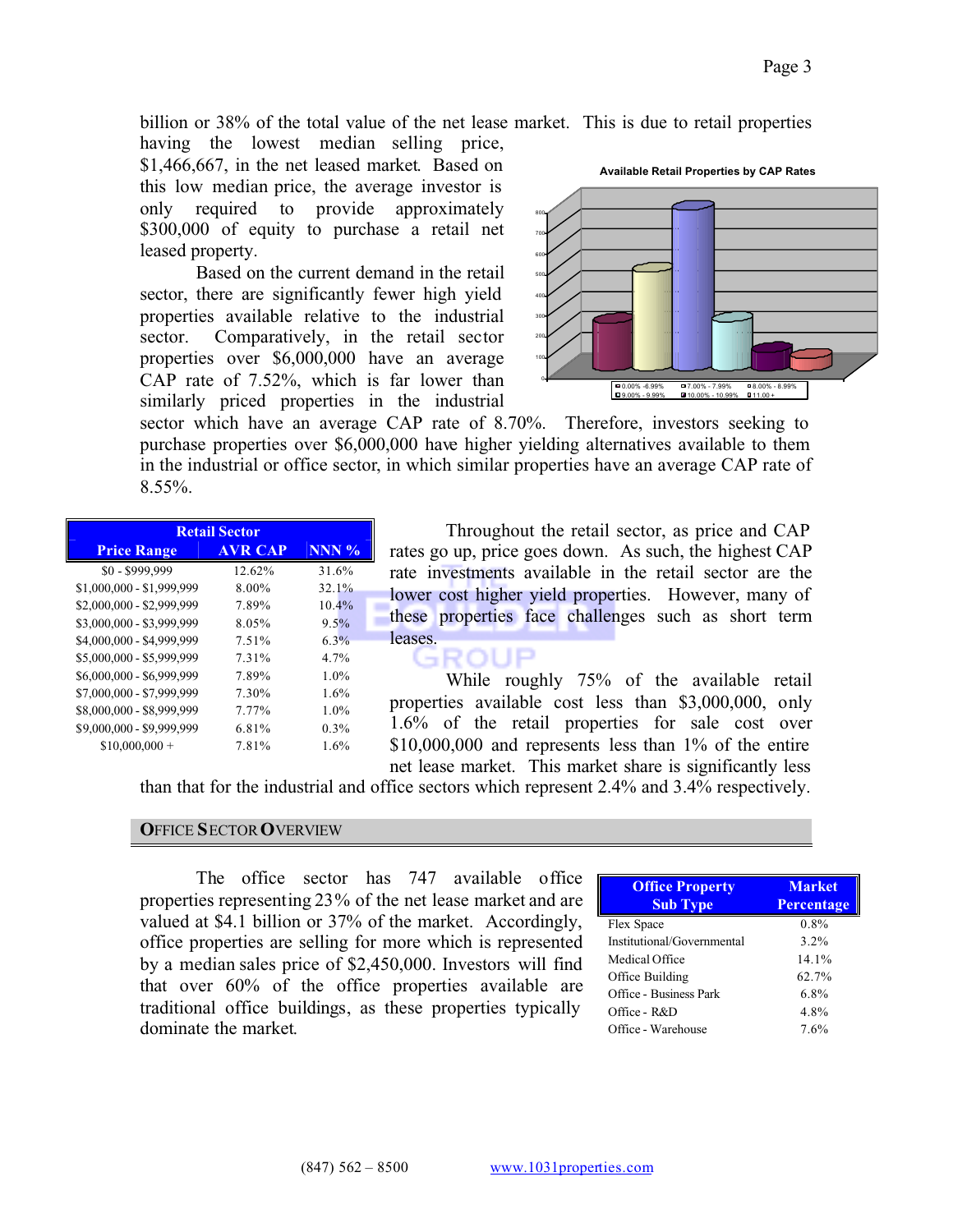**Available Office Properties by CAP Rates**



Of the 747 office properties that The Boulder Group is currently tracking, the median CAP rate is 9.0%, tied with the median average of the retail sector. While both the office and retail sectors current have high median CAP rates, over 21% of all office properties have a CAP rate over 10%, as compared to 8.1% for retail properties. The high CAP rates currently being offered in the office sector are a reflection of the high office vacancy rates around the country.

Additionally, 43% of all available office properties have a CAP rate greater than or equal to 9.0% and over, whereas only 25.3% of the market has a CAP rate under 8.0%. In fact, investors seeking high yield properties with CAP rates over 9.0% will find the most properties available in the office sector 43% as compared to 42% and 21% in the industrial and retail sectors respectively.

While CAP rates are generally high throughout the sector, the best returns available are from the lower priced properties. Properties priced at \$5,000,000 and under have an average CAP rate of 8.73%; whereas properties priced over \$6,000,000 have an average CAP rate of 8.55%. Additionally, the differences between the numbers of properties available in those same sales price ranges are significant. There are currently 501 available properties for sale under \$5,000,000; whereas, there are only 201 available properties for sale over \$6,000,000 and 108 of those properties cost over \$10,000,000.

Accordingly, the data reflects that those who wish to purchase office properties will get the best returns on their investment with properties either under \$5,000,000 or over \$10,000,000.

# **G**EOGRAPHIC **A**NALYSIS

While investors generally prefer to stay in their own backyard, the best investments may be available in other regions. Based on a ratio of available properties by state to state population (as

| <b>Office Sector</b>      |                |         |  |
|---------------------------|----------------|---------|--|
| <b>Price Range</b>        | <b>AVR CAP</b> | $NNN$ % |  |
| \$0 - \$999,999           | 8.60%          | 18.15%  |  |
| \$1,000,000 - \$1,999,999 | 9.24%          | 18.95%  |  |
| \$2,000,000 - \$2,999,999 | 8.65%          | 12.50%  |  |
| \$3,000,000 - \$3,999,999 | 8.61%          | 10.08%  |  |
| \$4,000,000 - \$4,999,999 | 8.54%          | 7.66%   |  |
| \$5,000,000 - \$5,999,999 | 8.32%          | 5.65%   |  |
| \$6,000,000 - \$6,999,999 | 8.39%          | 2.42%   |  |
| \$7,000,000 - \$7,999,999 | 8.34%          | 3.63%   |  |
| \$8,000,000 - \$8,999,999 | 9.12%          | 3.63%   |  |
| \$9,000,000 - \$9,999,999 | 8.44%          | 2.82%   |  |
| $$10,000,000 +$           | 8.47%          | 14 52%  |  |

measured by the 2000 Census), Georgia, Arizona, Florida, California and Texas currently offer the greatest number of available properties. Additionally, of the 3,198 properties The Boulder Group is currently tracking, 1,813 or 56.3% of those properties are located in those five states. This trend can be attributed to high levels of new construction that is commensurate with the strong population growth.

Currently, the more difficult states in which to locate investment properties are those primarily located in the Northeast. New York, New Jersey, Michigan, Pennsylvania and Massachusetts have the least number of net lease opportunities as